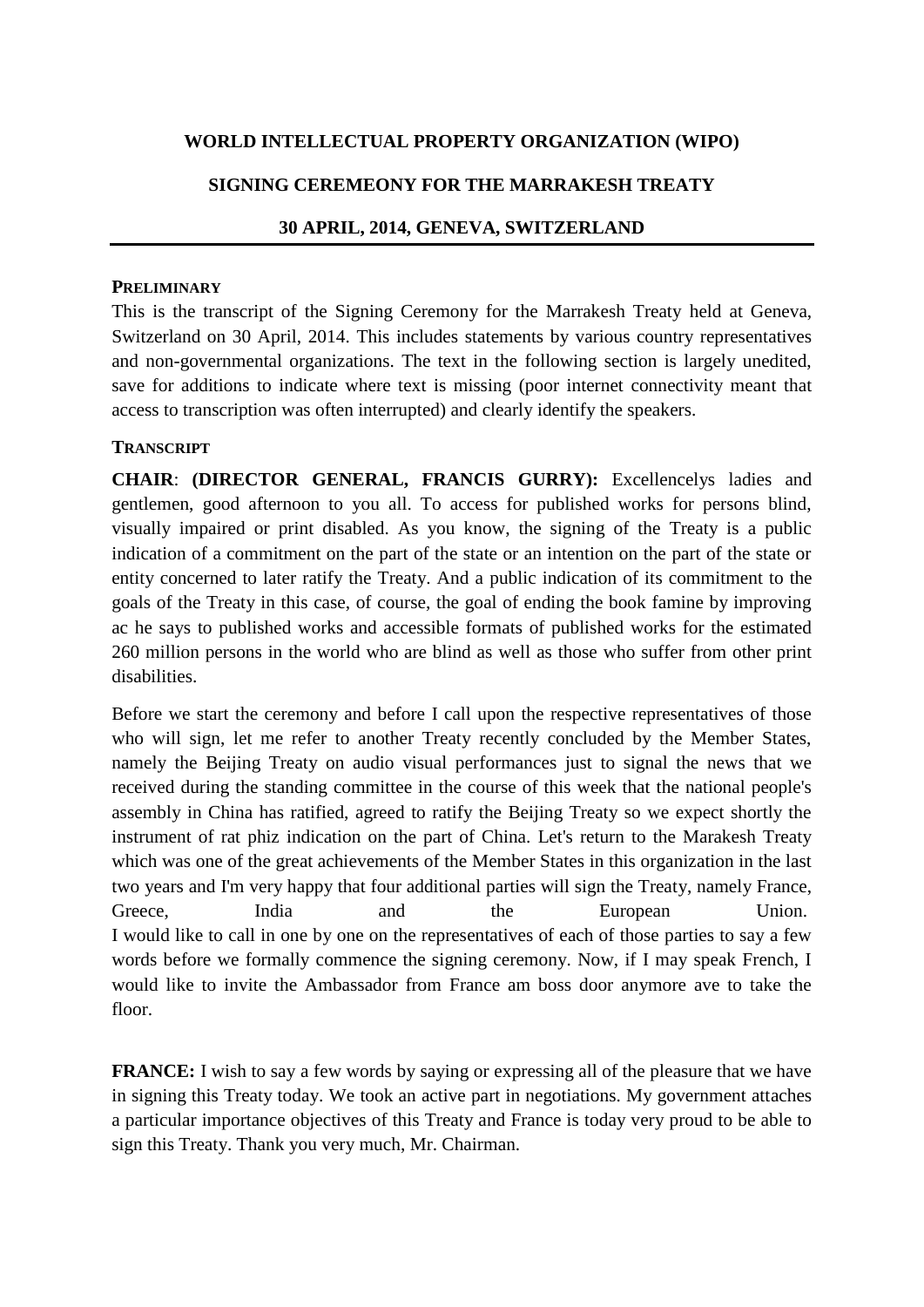**CHAIR:** I would like to thank the Ambassador from France I turn to India. I acknowledge the presence of Ambassador sinner but I will pass the floor to Madame Ish from the capital to say a few words, please.

**INDIA:** Director general WIPO. Ambassador and mission of India to U.N., distinguished Ambassadors of Greece, France, and the E.U., distinguished delegated of Member States, officials of wipe poo Secretariat and representatives of NGO's present here (India). It is my great pleasure to represent India to sign the Marakesh Treaty. It's a matter of great pride to see this moment after four years of intense negotiations, India becoming the member of this Treaty.

India introduced copyright exceptions for physically disabled including visually impaired through the copyright amendment act 2012 which came into effect in June 2012. The province of the India copyright act are with the March kesh Treaty. By signing and ratifying this Treaty it was going to benefit visually impaired and print disabled persons in India. We would like to thank WIPO and the Secretariat for organizing this ceremony today to facilitate India to sign this Treaty. India will be ratifying this Treaty very soon. The task does not end here. We have to put in place appropriate mechanisms to implement the provisions of this Treaty in its true spirit with cooperation of all of the Member States and the international Bureau of WIPO. Once more, I think thank you all for giving me this opportunity. Thank you.

**CHAIR:** I thank Madame ish and I have the pleasure of passing the floor to Ambassador of grease, Ambassadorial alexanderios.

**GREECE:** Good afternoon, I will be speaking on behalf of European Union and Greece. Your excellencely, Director general of whip poo. Your Excellencies of WIPO Member States, distinguished members and delegates, dear friends. All of us that were in beautiful Marakesh last summer cherish the memory of the good time we had there but also remember the efforts of WIPO Member States to achieve a Treaty that could accommodate the needs of blind, visually impaired and people with print disabilities. It was not an easy task. E.U. Member States as well as all other states have played an important role in drafting and agreeing this Treaty. It was thanks to the work and efforts of all that we actually achieved the final result, which during the first days of the negotiations seemed to be rather unachievable. The appreciationcy to the council of the European Union has put ights pest anddy veers to have the signing of the Marakesh Treaty by the E.U. adopted as soon as possible and we have succeeded in this goal. Greece is here today to sign this important Treaty both for Greece and the European Union. We want to convey a strong message that we bant this Treaty to work and serve its original purpose. That is to accommodate the needs of blind and print disabled when it comes to access to books and to other print material. We consider the aim of the Treaty unique in many respects, exceptional in many aspects, and, therefore, not comparable to any other type of exception for limitation. Before proceeding with the signatures, we would like to thank the WIPO Secretariat and Director general Francis Gary personally for all of the efforts regarding the Treaty as well as facilitating this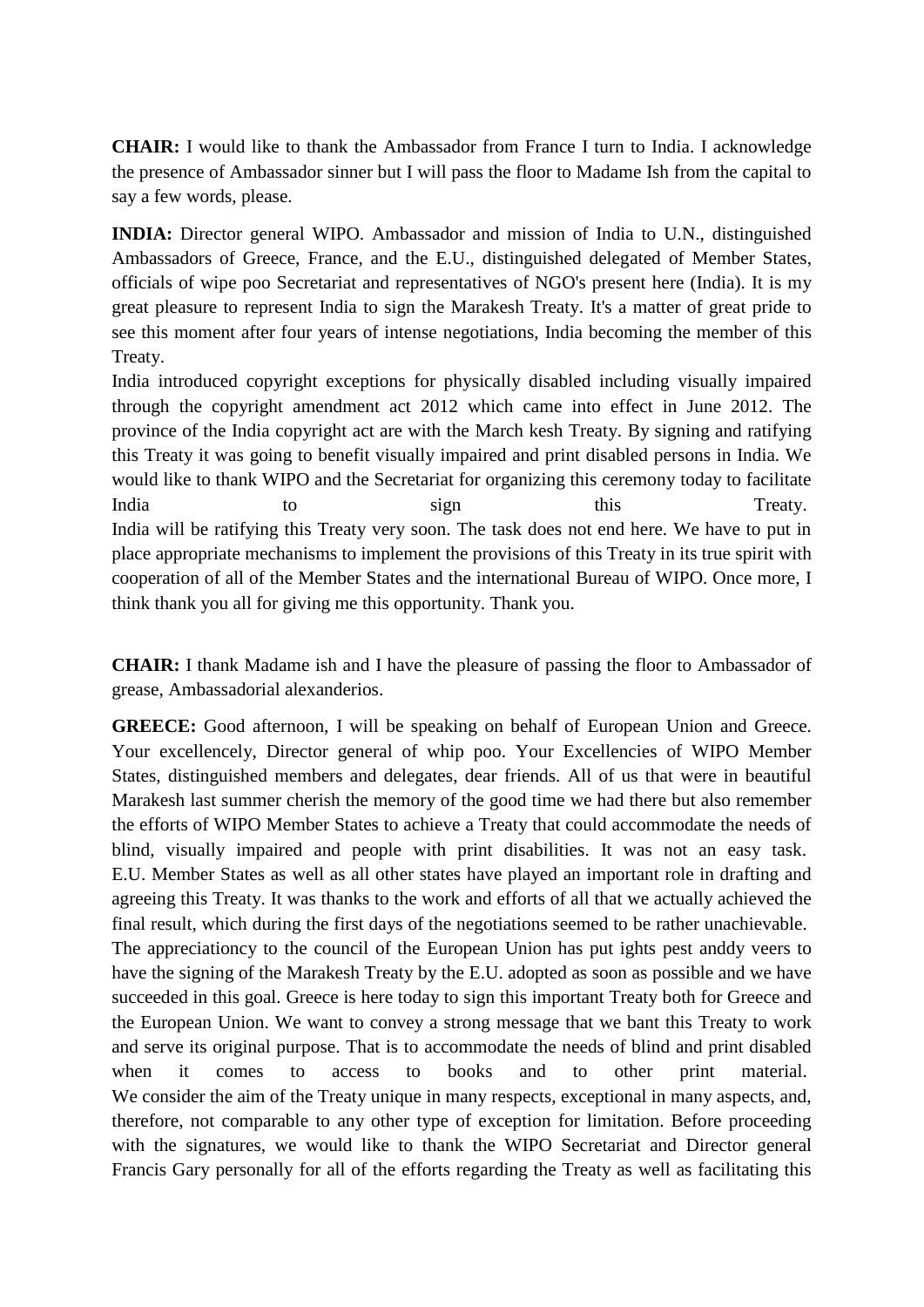event.

We would like to thank the European Commission, and all Member States for conducting the negotiations on the on the spot and contributing to the conclusion of the procedures for the signing of the Treaty. We want to thank the blind unions and associations of authors and publishers for having trusted that WIPO Member States would reach the aimed result in a balanced and competent manner. We would like to thank the Chairs, Vice Chairs, facilitators and all of those people linked or not linked to organisations, associations, unions, states or other that contributed to the final achievements in any manner whatsoever, be it political, practical or technical.

We thank you all. The Ambassador of Greece to the United Nations in Geneva, His Excellency will be signing the Treaty on behalf of the European Union and Greece. Thank you.

**CHAIR:** I thank Madame stamatutty who is the Director general of the Helenic copyright organization in the Helenic ministry for culture and sports.. Thank you very much and thank you very much for the efforts of the Greek presidency in this regard. I have much pleasure in passing the floor to the Ambassador for the European Union, Ambassador Zapia. You have the floor.

**E.U.:** Good afternoon to all and sorry if the European Union speaks twice but this is part of our complexity and also of our strength and the signature for of this Treaty today also show that the common effort of Member States and the European Union institution as such. So it's my pleasure also to take the floor after the Greek presidency. Facilitating access to books is indispensable to make progress oardz equal opportunities for print disabled persons in society and the Marakesh Treaty will contribute to the process worldwide. The negotiation in the World Intellectual Property Organization were complex, but they resulted in a Treaty that is targeted and balanced. It meets the needs of print disabled persons and those of the organization, but does not limit the rights of authors and publishers beyond what is necessary to achieve its purposes. This is a clear success. The fruit of tireless work of many, of course, experts, delegates, the Secretariat, but also we are very grateful for the cooperation of the World Blind Union, and of the International Publishers Association, were always ready to respond to all of our queries during the the negotiation. I'm really proud of the work of the E.U. and its Member States accomplished during the negotiation of this agreement. We enter the negotiation determined to do the utmost to reach both a meaningful Treaty for all beneficiaries and balanced one for the right holders, authors and publishers. All delegations showed commitment, flexibility and creativity in order to achieve our common objective. This Treaty will make a difference for many people around the world, and, therefore, we should all make our best efforts towards its rapid ratification and entry into force. Thank you very much.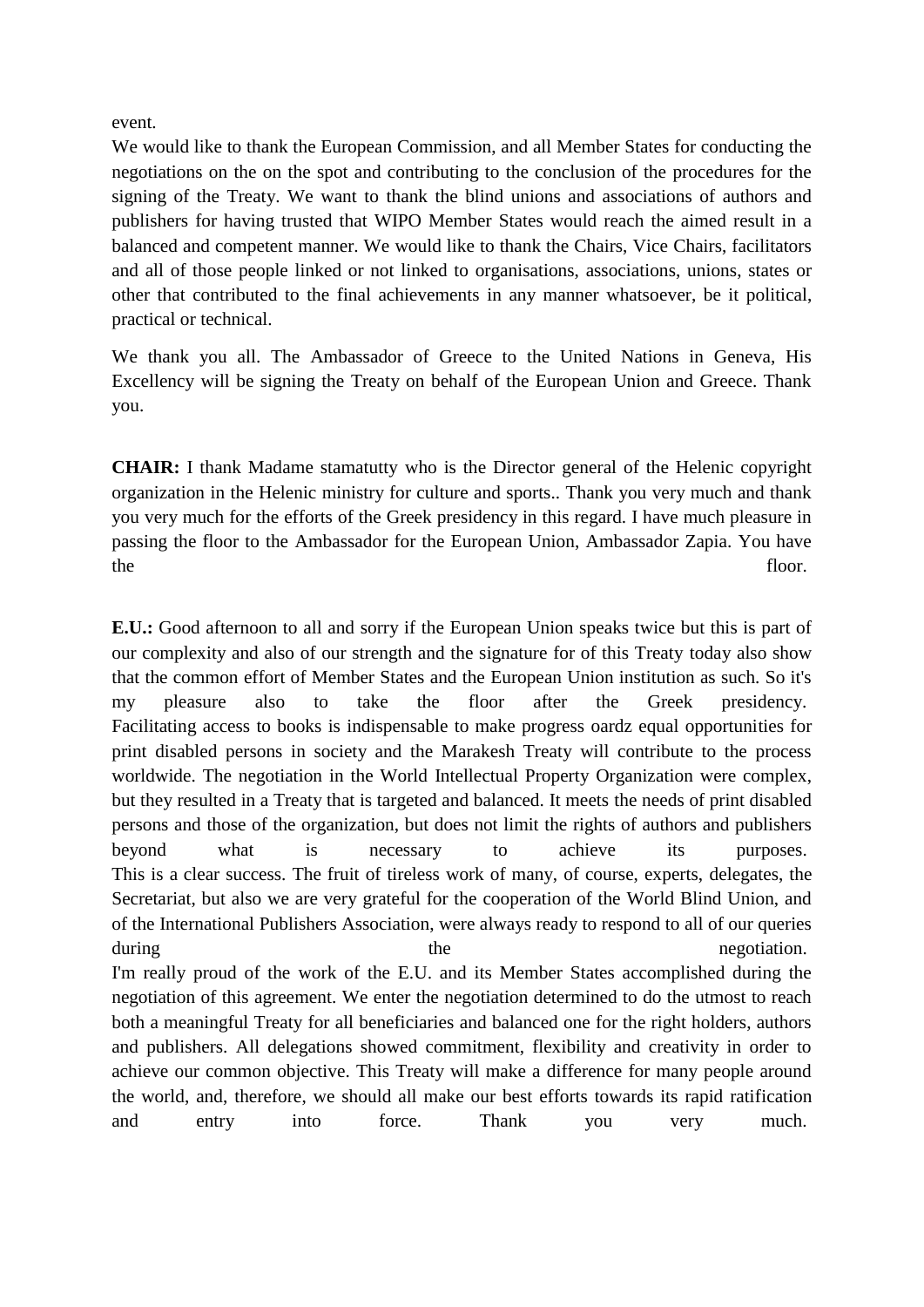**CHAIR:** Thank you very much. I now have pleasure of recognizing the executive Director of the European blind union.

**EBU:** Your Excellency, Mr. Director general of I'm poo, excellencies -- WIPO, excellencies, delegates, ladies and gentlemen, as a totally blind person, I feel really privileged to part of this signature ceremony. For a Treaty which when ratified will open up huge new opportunities for in terms of access to information and culture for over 30 million blind and partially sighted people who live in Europe and also for the many people with other print disabilities.

This official signature ceremony is a major step in our on going struggle to end the book famine in which just a few percent of books are available in accessible formats like Braille, audio, large print. The WIPO Secretariat, the WIPO Director general, and the Greece presidency of the European Union are to be praised for their efficiency in pushing this through and in making this ceremony a reality. While this is a major symbolic leap forward, it does not mean though that this is the end of the road and that our campaign is over. The next step, the next crucial step now is to insure the speedy ratification of this Treaty. As you know, to become effective, the Treaty must be ratified by at least 20 individual WIPO Member States. And to be really effective, it's ratification must be as widespread as possible because only organisations in countries which will sign or will ratify, sorry, the Treaty will be able to exchange books under the terms of this Treaty.

So this is why I would like on behalf of the European blind union to call upon the European Union and its Member States to speedily convert the important symbolism of this signature into the tangible, tangible act of ratification. As you will know, the possibility to access information is what we need, we, the blind and partially sighted, is what we need to make our decisions, to make our choices in all aspects of life, and this is why, again, I should like to urge all E.U. Member States to ratify the Treaty as soon as possible and in particular would like to call upon the forth coming Italian presidency to help us achieve this. Again, I would like on behalf of my organization to thank WIPO Secretariat, pipe WIPO Director general the European Union for making this day a reality. E.B.U. is proud to be part of it because it symbolizes the progress we made together through collaborative work and through mutual efforts, but, again, this is not the end of the road. Our mission will be fulfilled only when the ratification of the Treaty is widespread and when a final end is put to the book famine. Thank you for your attention.

**CHAIR:** Thank you very much, Mr. Busied. I now have the Secretary General of the International Publishers Association to add a brief comment, please.

**IPA:** Thank you very much, Director general, Your Excellencies, the delegates. I have indeed very little to add to what the honorable speaker on behalf of the European blind union has already said. I would like to congratulate the signatory states and the European Union for being so fast in coming forward with their signatures. This is a humanitarian Treaty, and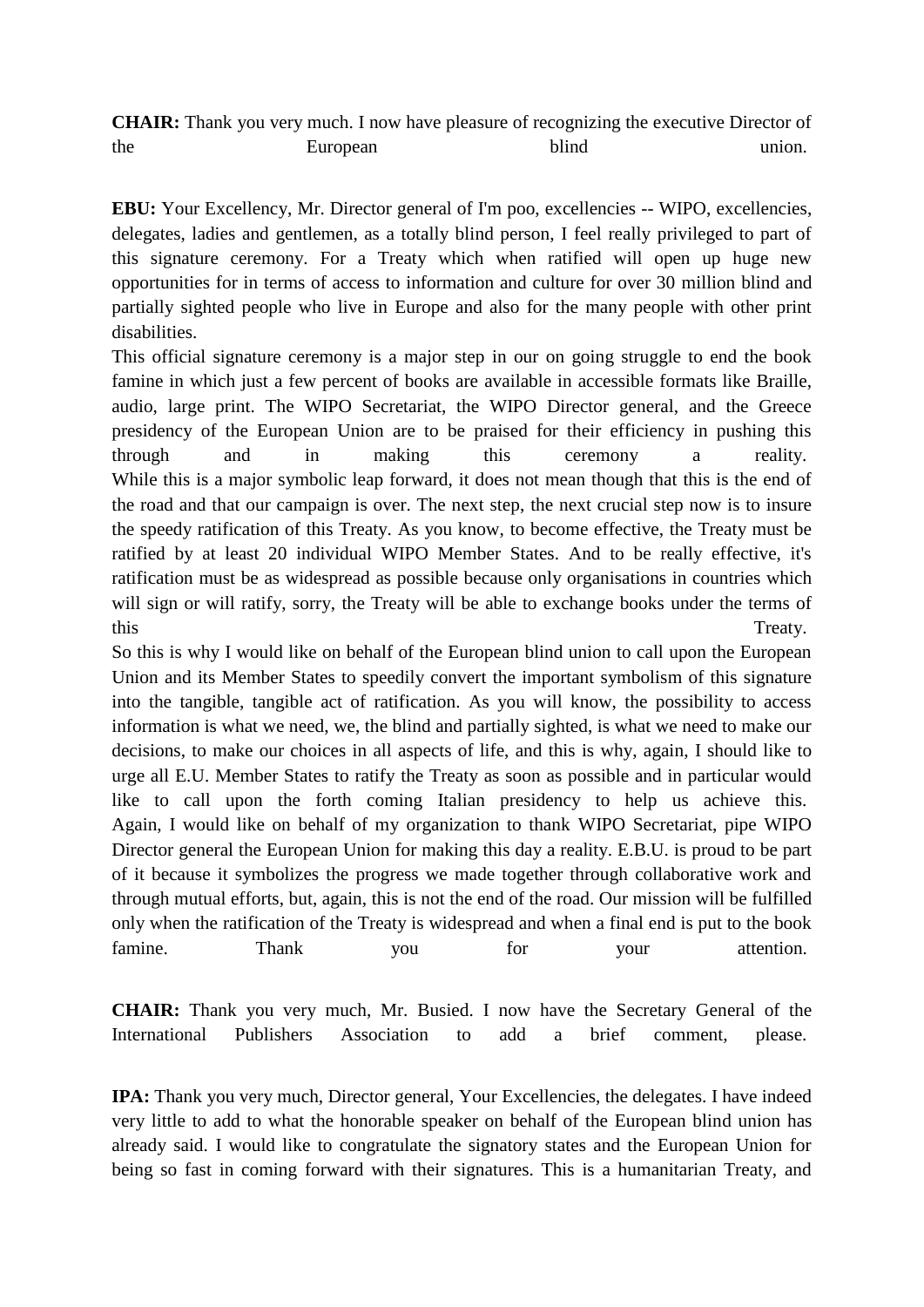humanitarian Treaties do not allow for delay. They require instant action just as we were going over differences and it was more important at Marakesh to get the Treaty done, it you now more important to get it signed and ratified and have it put into place. I would particularly like to congratulate India for having implemented even before the Marakesh Treaty an excellent law to promote access and to use copyright in that particular way. We will now see in the European Union 27 or 28 new examples, diversity, diverse examples of implementation of the Marakesh Treaty and they will all in their special ways help solve the problem of providing access, equal access for all. And finally, I would like to echo what previous speakers have said. This not only the signatory is just a first step, the ratification, the implementation, they are all only first steps towards providing equal access. The power of equal access can only be achieved through collaboration. Collaboration between organisations representing the visually impaired and rights holders who want their works to be available to everybody at the same time, the same place, in whatever format they choose. And I had the great privilege yesterday evening to sit together over dinner with organisations, with people representing Indian publishers and Indian organisations supporting the visually impaired and to see how the actual collaboration and the actual dialogue can work in developed and develop countries. And I wish to us all that we take that with us and understand to solve this humanitarian problem we need to work together, all. Thank you very much.

**CHAIR:** I thank you very much. And I should like to hand the floor to the legal counsel who will conduct the signature

LEGAL COUNSEL: Thank you Director general. Good afternoon excellencies, distinguished delegations. As the Director general mentioned, we have for the formal signature process four delegations that have provided the requisite full powers empowering them to sign the Marakesh Treaty on behalf of their countries or on behalf of the intergovernmental organization. So we will call each of those four delegations one by one. They will be escorted to the podium when they are called and please feel free to come up to the podium with any members of your delegation for photo opportunities if so wished. I would like to take the opportunity to first call on the Delegation of France.

| France |             | has        |      | signed |  | the                       |  | Marakesh |         | Treaty. |
|--------|-------------|------------|------|--------|--|---------------------------|--|----------|---------|---------|
|        | (Applause). |            |      |        |  |                           |  |          |         |         |
|        | would       | like<br>to | call | on     |  | the Delegation of Greece, |  |          | please. | Greece. |
| Greece |             | has        |      | signed |  | the                       |  | Marakesh |         | Treaty. |
|        | (Applause). |            |      |        |  |                           |  |          |         |         |

I would like to call on the Delegation of India, please. India. India has signed the Marakkesh Treaty

## **(Applause).**

The grand finale, the European Union., please. Can I please invite the other Ambassadors to join for the signing ceremony. The European Union has signed the Marakesh Treaty. Distinguished Delegates this brings to